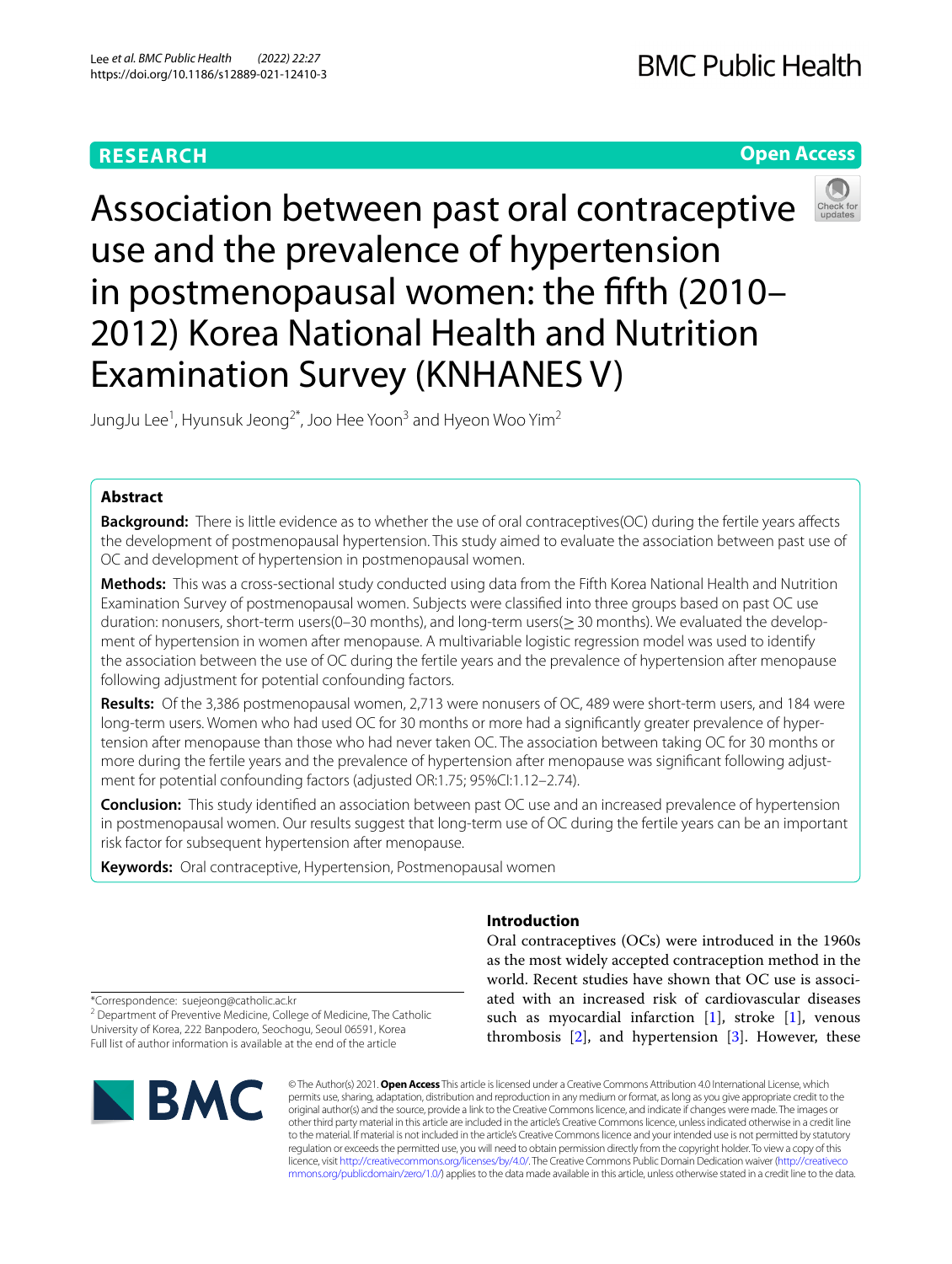studies have mainly considered current use of OC in young women of reproductive age.

Hypertension places the largest health burden on people over 50 years old worldwide of any disease [\[4](#page-7-3)] and, in particular, the prevalence of hypertension in women is increasing faster than that in men [\[5](#page-7-4)]. Hypertension is a major cause of women's cardiovascular disease morbidity and mortality, which is now a major public health concern [\[5](#page-7-4)].

Endogenous estrogen is thought to protect women from vascular disease and atherosclerosis [[6\]](#page-7-5), while exogenous estrogen is associated with an increased risk of stroke  $[7]$  $[7]$  and hypertension  $[8]$  $[8]$ . The risk of hypertension increases rapidly during menopause, which is a time when women undergo hormonal changes. An epidemiological study has shown that the prevalence of hypertension in men is higher than in women during the young adulthood period, while that in women increases signifcantly after menopause  $[9]$  $[9]$  $[9]$ . Therefore, it is necessary to identify factors infuencing the development of hypertension in women after menopause.

A cross-sectional study conducted in Australia reported that past use of OC in postmenopausal women was not associated with postmenopausal development of hypertension [\[10\]](#page-7-9). However, in this study, since there was no distinction between whether hypertension occurred before or after menopause and because it is not known whether hypertension or OC use came first, it is difficult to determine from this prior study whether using OC during the fertile years increases the risk of postmenopausal hypertension.

This study used data from the Korea National Health and Nutrition Examination Survey (KNHANES) conducted from 2010 to 2012 to analyze the association between past use of OC and the occurrence of postmenopausal hypertension. A previous study examined the relationship between OCs use and blood pressure and the prevalence of hypertension in aged 35–55 years' Korean women [[11](#page-7-10)]. Since the questionnaire about OCs use does not ask the current use of OC, but the past experience and total duration of the OCs use in the KNHANES, the possibility of reverse causation cannot be ruled out in explaining the association between OC use and the development of hypertension. Although KNHANES is a cross-sectional survey, we tried to clarify the temporal relationship between OC use and the onset of hypertension by excluding the participants diagnosed with hypertension prior to menopause in the current study. Therefore, we examined to the effect of past OC use and development of hypertension after menopause. In addition, we aimed to investigate whether OC use during childbearing years had a long-term efect on the development of postmenopausal hypertension and whether the risk of hypertension development was diferent depending on the duration of OC use.

### **Methods**

# **Study population**

The KNHANES uses a complex, multistage (three-stage) probability sample design. The sample represents the total noninstitutionalized civilian population of Korea. In this context, the primary sample units (PSUs) for the KNHANES are selected from a sampling frame of all census blocks or resident registration addresses. Each PSU consists of approximately 50 to 60 households. Following the selection of PSUs, all dwelling units in the PSU are listed and 20 households are selected through the feld survey for household screening. The final stage of selection occurs in the household, where all members aged one year or older are selected to participate. Approximately 10,000 persons are sampled in total in all 192 PSUs per year.

We analyzed KNHANES V (2010–2012) data for the current study. Of the 25,534 participants, 5,188 were postmenopausal women. Participants with a history of early menopause (onset<40 years), postsurgical or medical amenorrhea (e.g., due to hysterectomy or the use of intrauterine devices), or hormone replacement therapy were excluded. Participants with incomplete key data including those concerning the duration of OC use, age at the time of hypertension diagnosis, age at menopause onset, and measured blood pressure values—were also excluded. To assess the association between OC use and the incidence of hypertension after menopause, participants diagnosed with hypertension prior to menopause were excluded.

A total of 3,386 women after menopause were included in the current analysis. The flowchart showing the subject selection process is presented in Fig. [1](#page-2-0).

#### **Measurements**

### **Defnition of the dependent variable**

Hypertension was defned for this study based on the seventh report of the Joint National Committee (JNC7) as a systolic blood pressure (BP) (SBP) greater than 140 mmHg, diastolic blood pressure (DBP) greater than 90 mmHg, and/or antihypertensive medicine being taken [[12\]](#page-7-11). BP was measured three times by the cuff of the right arm attached to the Mercury sphygmomanometer (Baumanometer; W. A. Baum, Copiague, NY, USA). The final BP was calculated as the average of the second and third recorded values.

# **Defnition of independent variables**

The duration of OC use, an independent variable, was investigated through a self-reported health questionnaire.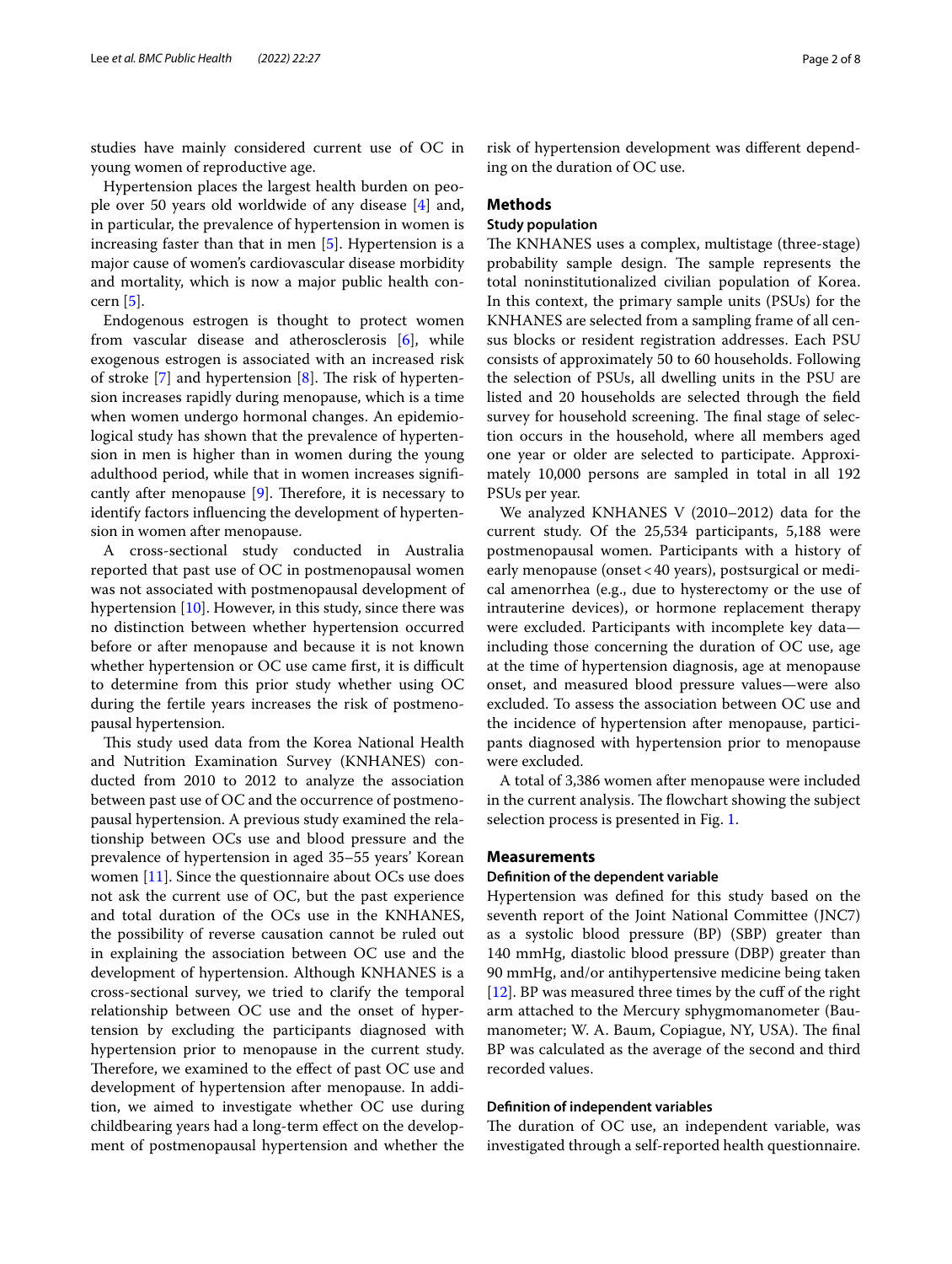

<span id="page-2-0"></span>If participants answered "yes" to the question "have you ever taken oral contraceptives for at least one month?", they were asked to enter the total duration of OC use in years and months. In this study, participants were classifed into three groups according to their past use pattern of OC as follows: never, less than 30 months, and 30 months or more.

# **Potential confounding factors**

For the confounding variables selection process, we listed the variables with statistically signifcant association with OC use and known causal association with hypertension through the existing literature review. Among them, we selected minimal sufficient adjustment sets for estimating the association between OC use and prevalence of hypertension after menopause using the Directed acyclic graphs (DAG). Based on the DAG, we adjusted age, BMI, education level, household income, smoking status, alcohol consumption, physical activity, DM, dyslipidemia, age at menopause, and number of pregnancies in the fnal multivariable model (Supplementary Fig. [1\)](#page-6-0).

Potential confounding factors, including age, body mass index (BMI), current smoking status, high-risk

drinking status, physical activity, diabetes mellitus (DM), hyperlipidemia, age at menopause onset, and number of pregnancies were derived from demographic and personal medical data. Education level was categorized into three groups: middle school or below, high school, or university graduation. A current smoker was defned as an individual who has smoked more than fve packs of cigarettes (100 cigarettes) in her lifetime and who now smokes. Conversely, people with fve packs or less of a lifetime of smoking were considered nonsmokers. Heavy drinking was defined as having more than five drinks at a time on average and drinking more than twice per week. According to the recommendations of the American College of Sports Medicine and the American Heart Association, adequate physical activity was defned as performing 20 min of vigorous-intensity physical activity three or more days per week or 30 min of moderateintensity physical activity fve or more days per week [\[13](#page-7-12)].

## **Statistical analysis**

All continuous data were expressed as mean $\pm$ standard error and all categorical data were expressed in numbers and percentages. The sociodemographic characteristics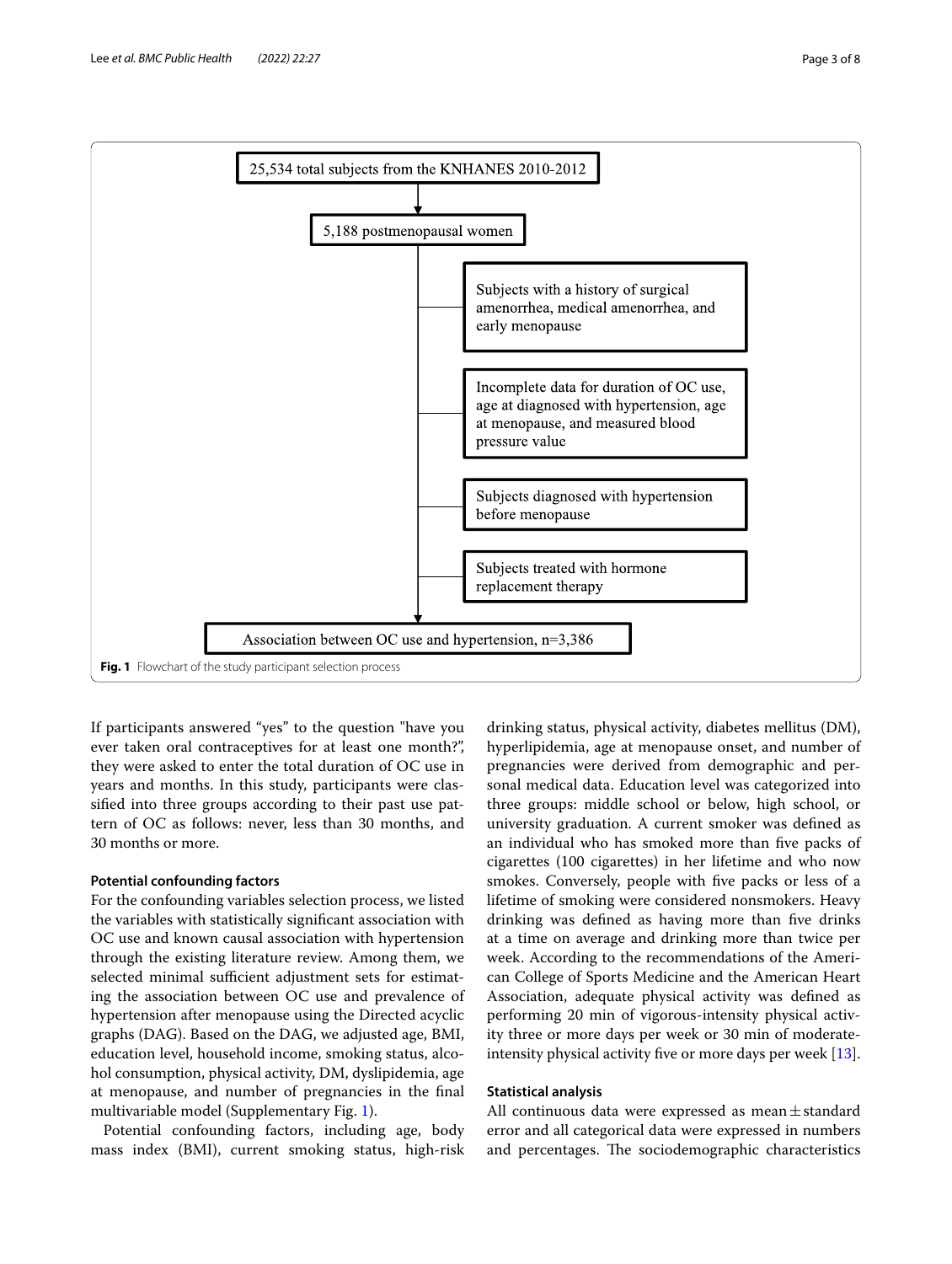between the three groups were compared using analysis of variance (ANOVA) for continuous variables or the Rao–Scott chi-square test for categorical variables. To analyze the association between the use of OC during the fertile years and the prevalence of hypertension after menopause, odds ratios (ORs) for hypertension prevalence according to OC usage were estimated in the groups taking OC for less than 30 months and 30 months or more, respectively, using univariable logistic regression and multivariable logistic regression. Model 1 presents crude ORs, while model 2 presents adjusted ORs after adjusting for age and BMI. Finally, model 3 was adjusted according to age, BMI, education level, household income, physical activity, excessive drinking, smoking status, DM, hyperlipidemia, age at menopause onset, and number of pregnancies. In addition, the association between the duration of OC use and the prevalence of hypertension was analyzed using univariable and multivariable logistic regression analyses.

Survey variables that incorporated weighting, clustering, or stratifcation were used in the statistical analysis to produce national estimates for the OC use and prevalence of hypertension after menopause based on the survey design for KNHANES. Unweighted numbers were reported in Table [1](#page-3-0) to provide descriptive measures of the study participants. In order not to confuse the reader, we added this information to the statistical analysis section. We checked to see if any of the variables included have a high correlation (about 0.7 or higher) with any other variable. As we can see, upon review of this correlation matrix, there does not appear to be any variables with a particularly high correlation. All statistical analyses were analyzed by two-tailed tests and were considered statistically signifcant for P<0.05. Weighted population samples were used in consideration of sampling methods and response rates, and all statistical analysis was conducted using SAS version 9.4 (SAS Institute, Cary, NC, USA).

# **Results**

# **General characteristics of the participants**

The study participants' general characteristics are given in Table [1.](#page-3-0) Overall, 2,713 postmenopausal women had no past history of OC use, while 673 had experience using OC in the past, including 184 of whom had used OC for 30 months or more. The average period of OC use was 10.1 months for those who had used OC

# <span id="page-3-0"></span>**Table 1** General characteristics by duration of OC use (*N*=3,386)

| <b>Characteristics</b>                                                                                | <b>Duration of OC use</b> |                         |                            | P-value |
|-------------------------------------------------------------------------------------------------------|---------------------------|-------------------------|----------------------------|---------|
|                                                                                                       | Never user<br>$(n=2,713)$ | <30 months<br>$(n=489)$ | $>$ 30 months<br>$(n=184)$ |         |
| Demographic factors                                                                                   |                           |                         |                            |         |
| Age (years)                                                                                           | $64.1 \pm 0.3$            | $64.4 \pm 0.5$          | $65.0 \pm 0.8$             | 0.544   |
| BMI $(kq/m2)$                                                                                         | $24.1 \pm 0.1$            | $24.3 \pm 0.2$          | $24.9 \pm 0.3$             | 0.013   |
| Quartile of monthly household income (n, %)                                                           |                           |                         |                            |         |
| Upper                                                                                                 | 651(22.1)                 | 111(21.2)               | 43 (23.8)                  |         |
| Middle-high                                                                                           | 671 (25.9)                | 118(23.4)               | 44 (20.7)                  |         |
| Middle-low                                                                                            | 673 (26.1)                | 134 (29.0)              | 46 (24.0)                  |         |
| Low                                                                                                   | 685 (25.9)                | 120 (26.4)              | 50 (31.4)                  |         |
| Education level                                                                                       |                           |                         |                            | 0.198   |
| <middle school<="" td=""><td>2097 (78.3)</td><td>405 (79.6)</td><td>161 (87.8)</td><td></td></middle> | 2097 (78.3)               | 405 (79.6)              | 161 (87.8)                 |         |
| High school                                                                                           | 456 (16.0)                | 67(16.0)                | 19 (8.9)                   |         |
| $\geq$ University                                                                                     | 160(5.7)                  | 17(4.4)                 | 4(3.3)                     |         |
| Lifestyle and behavioral factors                                                                      |                           |                         |                            |         |
| Current smoker                                                                                        | 98 (4.2)                  | 16(5.6)                 | 6(4.6)                     | 0.583   |
| Heavy drinker                                                                                         | 25(1.0)                   | 4(0.8)                  | 3(4.2)                     | 0.018   |
| Adequate physical activity                                                                            | 403 (14.8)                | 69 (12.8)               | 25(12.5)                   | 0.518   |
| DM(n, %)                                                                                              | 346 (14.3)                | 76 (15.0)               | 32 (19.8)                  | 0.297   |
| Dyslipidemia (n, %)                                                                                   |                           |                         |                            |         |
| Age at menopause (years)                                                                              | $49.7 \pm 0.1$            | $49.9 \pm 0.2$          | $49.4 \pm 0.4$             | 0.548   |
| Number of pregnancies                                                                                 | $4.9 \pm 0.1$             | $5.4 \pm 0.1$           | $5.9 \pm 0.3$              | 0.055   |

All data are expressed as mean  $\pm$  standard error or as number (%)

All *P*-values were calculated using ANOVA or the Rao–Scott chi-square test

*OC* oral contraceptive, *BMI* body mass index, *DM* diabetes mellitus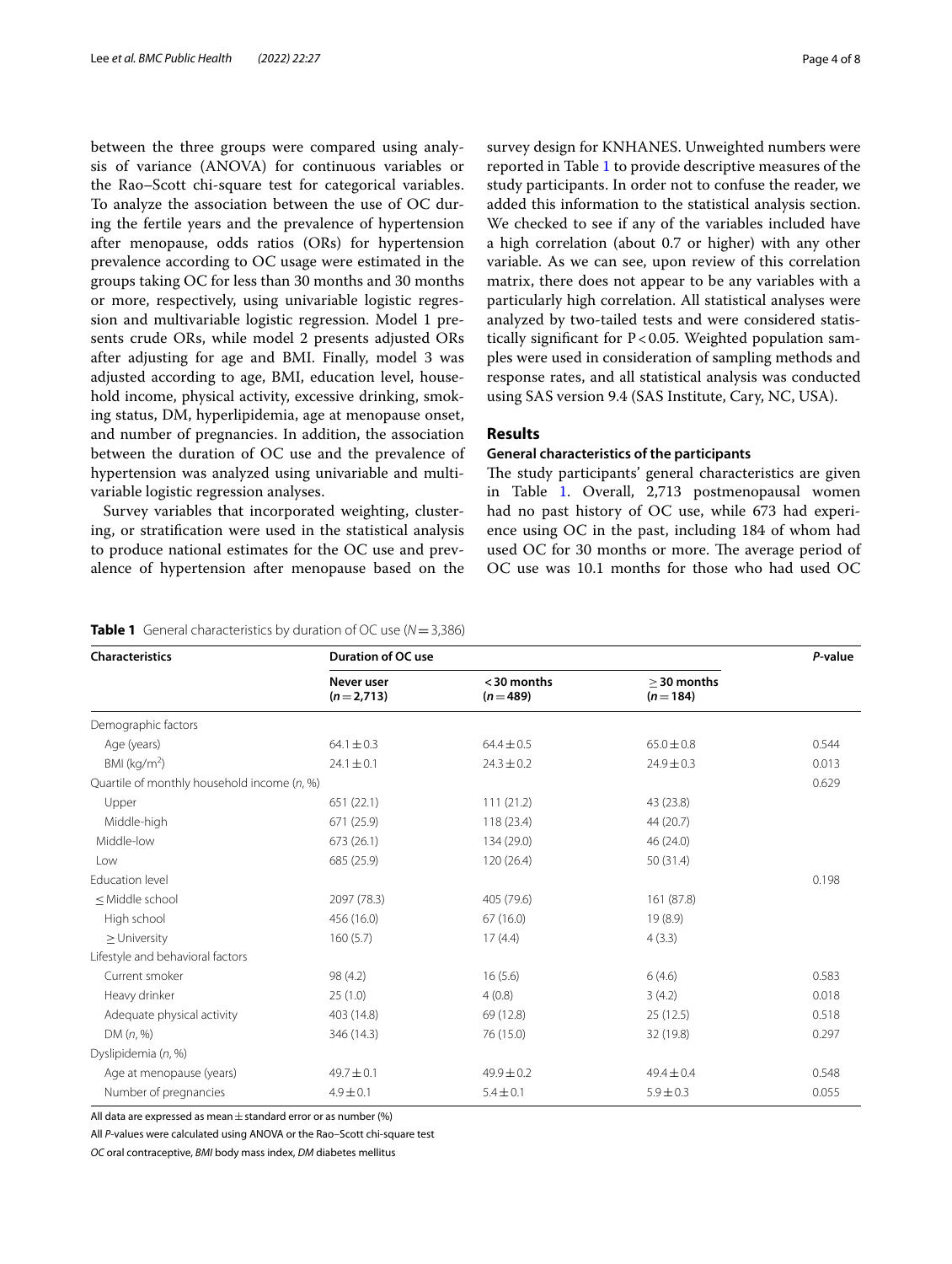

<span id="page-4-1"></span><span id="page-4-0"></span>**Table 2** ORs for the prevalence of hypertension in postmenopausal women according to past use of OC

| Duration of OC use |                   |                            |       |                            |         |  |  |  |
|--------------------|-------------------|----------------------------|-------|----------------------------|---------|--|--|--|
|                    | No.<br>$(n=2713)$ | $<$ 30 months<br>$(n=489)$ |       | $>$ 30 months<br>$(n=184)$ |         |  |  |  |
|                    |                   | OR (95%CI)                 |       | P value OR (95%CI)         | P value |  |  |  |
| Model 1 1 (ref)    |                   | 1.10<br>$(0.86 - 1.40)$    | 0.457 | 218<br>$(1.53 - 3.12)$     | < 0.001 |  |  |  |
| Model 2 1 (ref)    |                   | 1.04<br>$(0.81 - 1.34)$    | 0.746 | 211<br>$(1.31 - 3.42)$     | 0.002   |  |  |  |
| Model 3 1 (ref)    |                   | 1.05<br>$(0.80 - 1.37)$    | 0.166 | 175<br>$(1.12 - 2.74)$     | 0.021   |  |  |  |
|                    |                   |                            |       |                            |         |  |  |  |

Model 1: unadjusted; model 2: adjusted for age and BMI; model 3: adjusted for age, BMI, education level, household income, smoking status, alcohol consumption, physical activity, current medical status (DM and dyslipidemia), and reproductive factors (age at menopause and number of pregnancies)

less than 30 months but 65.4 months for those who had used OC for 30 months or more. The average BMI was 24.1 kg/m $^2$  in the group that had never used OC, 24.3 kg/ m2 in the group of OC use for less than 30 months, and 24.9  $\text{kg/m}^2$  in the group of OC use for 30 months or more, with signifcant diferences existing between these three groups in this regard. Considering lifestyle behaviors, the frequency of heavy drinking was 1.0% in the OC nonuse group, 0.8% in the group of OC use for less than 30 months, and 4.2% in the group of OC use for 30 months or more (Table [1](#page-3-0)).

# **Association between past use of OCs and postmenopausal hypertension**

After menopause, the prevalence rate of hypertension among women was 44.1% in the nonuse group, 46.4% in the OC use for less than 30 months group, and 63.3% in the OC use for 30 months or more group (Fig.  $2$ ). The ORs for postmenopausal hypertension prevalence in women are shown in Table [2](#page-4-1) according to past OC use. <span id="page-4-2"></span>**Table 3** Association between duration of OC use and prevalence of hypertension (*N*=3,386)

|         | Duration of OC use     | P-value<br>0.029 |  |
|---------|------------------------|------------------|--|
| Model 1 | $1.008(1.001 - 1.015)$ |                  |  |
| Model 2 | $1.008(1.002 - 1.013)$ | 0.011            |  |
| Model 3 | $1.006(1.001 - 1.011)$ | 0.015            |  |

Model 1: unadjusted; model 2: adjusted for age and BMI; model 3: adjusted for age, BMI, education level, household income, smoking status, alcohol consumption, physical activity, current medical status (DM and dyslipidemia), and reproductive factors (age at menopause and number of pregnancies)

In the unadjusted model, the OR for hypertension in the group using OC for 30 months or more was 2.18 [model 1: OR: 2.18, 95% confdence interval (CI) 1.53–3.12]. In model 2, where age and BMI were adjusted, the OR for hypertension in the group using OC for 30 months or more as compared with the nonuser group was 2.11 (model 2: OR: 2.11, 95% CI: 1.31-3.42). The association of hypertension in women after menopause with longterm OC use in the past was signifcant (model 3: OR: 1.75, 95% CI: 1.12–2.74); however, the OR for hypertension in the group using OC for less than 30 months as compared with the nonuser group was not statistically signifcant (model 3: OR: 1.05, 95% CI: 0.80–1.37) after controlling for age, BMI, and potential confounding factors (i.e., physical activity, heavy drinking, smoking status, DM, hyperlipidemia, age at menopause onset, and number of pregnancies) (Table [2](#page-4-1)).

# **Association between the duration of OC use and the prevalence of hypertension after menopause onset**

The association between the duration of  $OC$  use and the prevalence of hypertension is shown in Table [3.](#page-4-2) In the unadjusted model, the duration of OC use was positively associated with the risk of hypertension after menopause. This association remained significant even after adjusting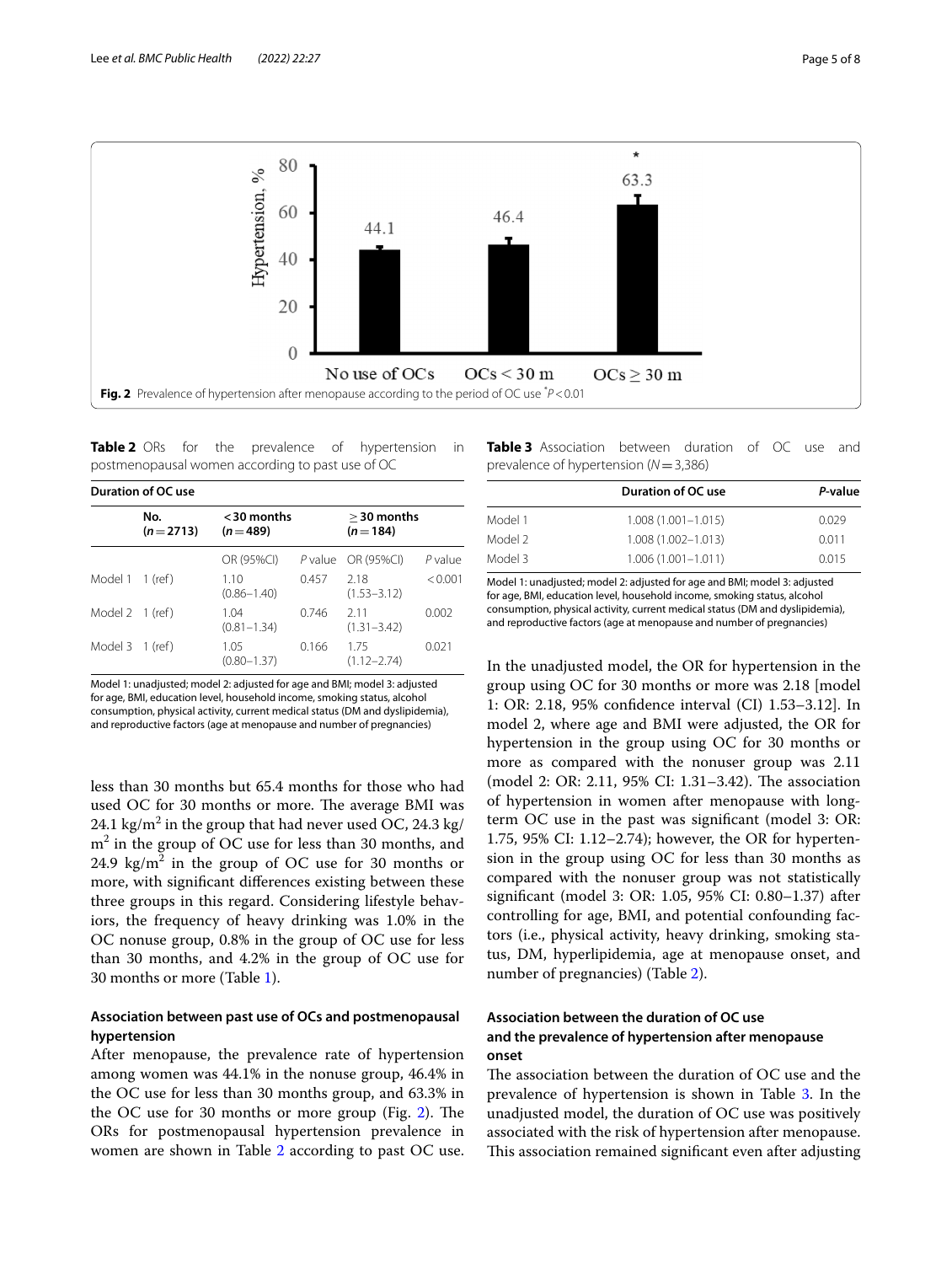for age, BMI, lifestyle behaviors, current medical status, and reproductive factors. Moreover, the risk of hypertension in postmenopausal women showed a signifcant increase of 0.6% per one month of OC use (model 3: OR: 1.006; 95% CI: 1.001–1.011; *P*=0.015) (Table [3\)](#page-4-2).

# **Discussion**

This nationally representative, population-based study demonstrated that the prevalence of hypertension after menopause was signifcantly higher in women who used OC for 30 months or more during their fertile years than in women who did not use OC.

The Nurses' Health Study, a prospective cohort study, found that current OC users had a signifcantly increased risk of hypertension relative to those who had never used OC [\[14](#page-7-13)]. In addition, several prospective studies have repeatedly reported an increase in blood pressure from the current use of OC  $[15, 16]$  $[15, 16]$  $[15, 16]$  $[15, 16]$  $[15, 16]$ . These studies have also consistently demonstrated that these efects decrease rapidly when OC use is stopped  $[15, 16]$  $[15, 16]$  $[15, 16]$ . Meanwhile, a few studies have focused on the relationship between past OC use and the subsequent risk of hypertension. The Nurse's Health Study reported that past OC use and use periods did not increase women's mortality or risk of cardiovascular disease, stroke, or coronary artery disease [[17,](#page-7-16) [18](#page-7-17)]. A secondary (Nurse's Health Study II) investigation reported only a slight increase in the risk for hypertension in past OC users  $[14]$ . The 45 and Up Study, a cross-sectional study conducted in Australia, reported that past OC use was not associated with postmenopausal development of hypertension  $[10]$  $[10]$ . This result is contrary to our fndings. One of the reasons why our research has shown diferent results from this study is as follows. Although our study is a cross-sectional study, it was able to analyze the association between OC use during the fertile years and postmenopausal hypertension development. It was because that, in addition to current hypertension diagnosis, the ages of hypertension and menopause onset were investigated and we defned cases of hypertension after menopause as events and analyzed them. However, the existing study did not distinguish its population by the timing of hypertension development.

According to experimental evidence, the renin–angiotensin system has a role as a mechanism for hypertension triggered by estrogen. When estrogen (ethinyl estradiol) was administered to a rat model for 12 weeks, hypertension occurred and levels of angiotensinogen and angiotensin II increased. Hypertension caused by estrogen responded to treatment with angiotensin-converting enzyme inhibitors. In other words, estrogen increases the synthesis of angiotensin in the liver and the increase in angiotensin II activates RAAS, triggering sodium reabsorption and water retention, resulting in hypertension [[19\]](#page-7-18). However, if one takes OC for a relatively short period of time such as above, the blood pressure will usually drop to its current baseline within weeks when the OC is stopped [\[15,](#page-7-14) [16](#page-7-15)]. In the current study, the incidence of postmenopausal hypertension was signifcantly higher in long-term users with past OC use for 30 months or more, but had no efect on those who took it for less than 30 months. A previous study reported that there was vulnerable group of individuals whose blood pressure remained high and progressed to chronic hypertension in past OC users, which may have been prematurely triggered by OCs [\[20](#page-7-19)]. Endogenous estrogen secreted from women's ovaries in fertile ages contributes to maintaining the basal vasodilatory state. After menopause, the secretion of endogenous estrogen decreases rapidly, which promotes the development of hypertension in postmenopausal women. In women who took OC for a long time during fertile ages, possibly OC had triggered hypertension prematurely, and endogenous estrogen, a protective factor of hypertension, rapidly decreased after menopause, leading to development of chronic hypertension.

Previous studies have shown a risk of developing high blood pressure even with low dose estrogen preparations  $[14]$  $[14]$ , especially relative to the duration of use  $[3]$  $[3]$  $[3]$ . A metaanalysis demonstrated that the use of OCs increases the risk of hypertension every 5 years by 13% [\[3\]](#page-7-2). Another meta- analysis reported that OCs use have been associated with long term adverse cardiovascular efects, such as stroke and coronary artery disease [\[21\]](#page-7-20).

The dose and type of progestin might influence the incidence rates of hypertension but women taking progesterone-only preparations show few increases in BP. Drospirenone, which is a new fourth generation progestin with antimineralocorticoid diuretic efects, seems to reduce BP when combined to estrogen. In a randomized study, 80 women received the combination drospirenone 3 mg plus ethinylestradiol 30, 20 or 10 μg or levonorgestrel 150 μg plus ethinylestradiol 30 μg during six cycles [[5\]](#page-7-4). Systolic and diastolic BP reduced by 1–4 mmHg with any of drospirenone combinations and increased by 1–2 mmHg with levonorgestrel combination [\[5](#page-7-4)].

There are several limitations in this study. First, the cross-sectional study design did not allow us to draw solid conclusions regarding the causal relationships between OC use and postmenopausal hypertension development. In this study, hypertension after menopause, the primary study outcome, was defned in consideration of the age at hypertension diagnosis and age at menopause onset, while the use of OC, the exposure factor, is generally performed during the fertile years, so the time relationship between exposure and outcome is clear. Second, this study relied on self-reported data, with potential information bias, so data concerning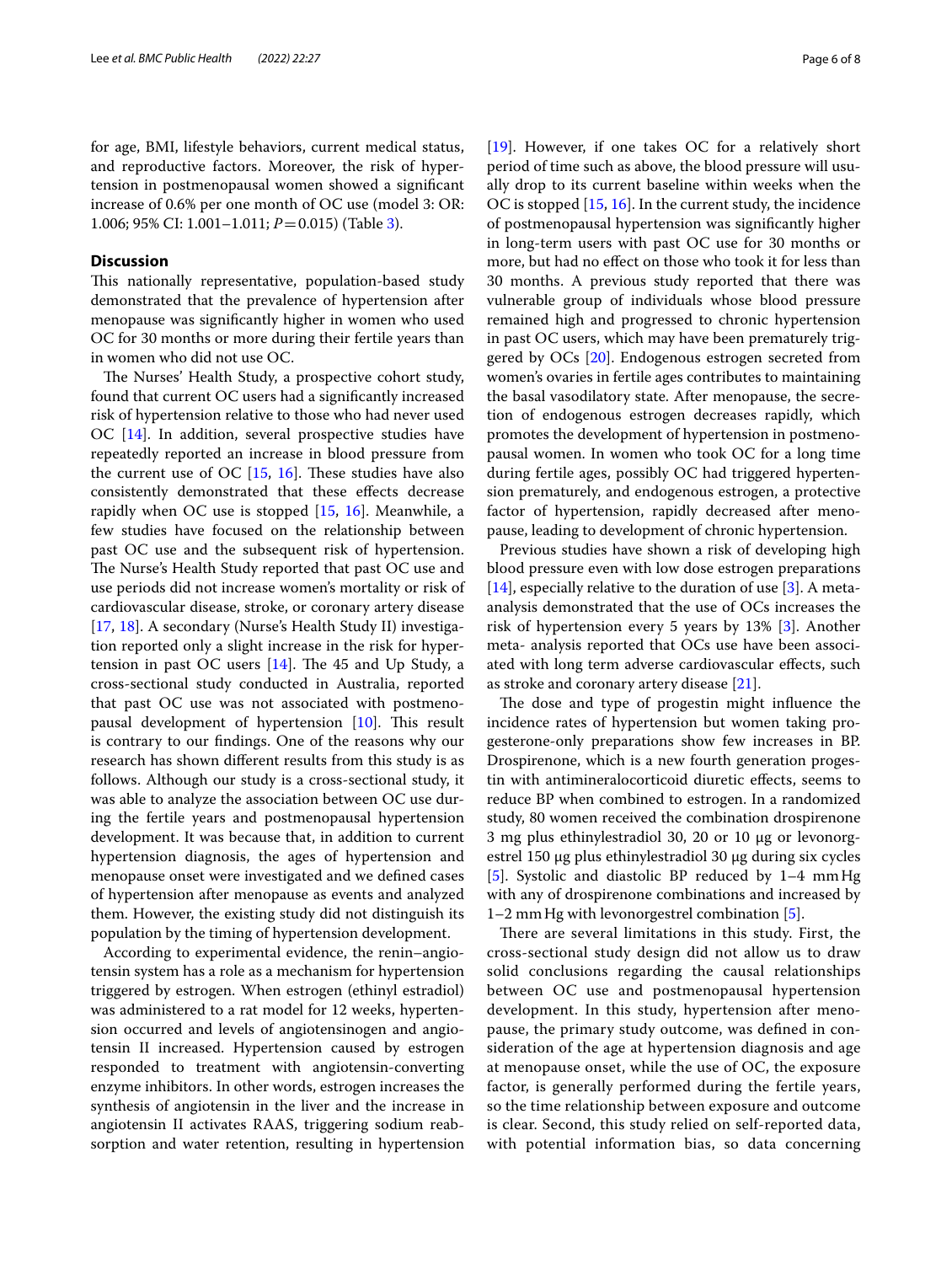hypertension, menopause, and the duration of OC use may be under- or over-reported. Especially, hypertension is an asymptomatic disease that can mislead the assumption of the onset of disease. Self-reported medical history of blood pressure is probably not accurate even though blood pressure checked biannually for all of the people over 40 years of age through a national health examination in Korea. However, information bias would have triggered nondiferential misclassifcation between the OC use and nonuse groups. Both the OC-exposed and -nonexposed groups were designed without knowing the research hypothesis at the time of investigation, so equal misclassifcation in measurements of both the exposure and outcome variables might have occurred in the current study. Third, even though the potential confounding factors have been adjusted, there may be residual confounding due to other unexamined factors known to afect the occurrence of hypertension, including type and dose of OC. The women included in this study were those exposed to early-generation OC, and the results of this study are likely to reflect an association with higher dose formulations. Later-generation OC contains lower amounts of estrogen and progestin as well as new combinations of hormones [[22\]](#page-7-21). Although recent studies using lowcapacity contraceptives have reported reduced efects on the risk of cardiovascular disease, there remains a signifcant risk [[23](#page-7-22)]. Fourth, in some cases, oral contraceptives used for purposes other than contraception, such as dysfunctional uterine bleeding, dysmenorrhea, menorrhagia, endometriosis, or functional ovarian cyst. Patients with endometriosis have a higher risk of hypertension. It may be a higher risk group with other underlying diseases. Other options of contraception such as Mirena and emplaning can increase blood pressure. However, these data were not collected in KNHANES, we are unable to ascertain them. Fifth, hypertension is linked to female sexual dysfunction. However, the group who did not take contraceptive agents because of sexual dysfunction could not be identifed in this study. Sixth, because the age of OC uses was not collected in KNHANES survey, we are unable to analysis whether the age of OC uses afect occurrence of hypertension after menopause. Finally, we did not include some dietary factors—intake of sodium, potassium, and fruits and vegetables—which have been kwon as risk factors for blood pressure as potential confounders in the fnal model.

Also, the current study had several strengths. First, our investigation provided evidence of the close relationship between OC use in the fertile years and postmenopausal hypertension development. Second, this was a population-based analysis using a well-studied, nationally representative sample data that enhances the statistical reliability of the results and the generalizability of the data.

Women who want to take OC during their fertile years should be warned of an increased risk of hypertension after menopause and each should carefully examine the risks and benefts of OC use in consultation with their physician before deciding whether to take them.

### **Conclusion**

In conclusion, this study identifed an association between the use of past OCs and an increased prevalence of hypertension in postmenopausal women. The results suggest that long-term use of OC in the fertile years may be an important risk factor for subsequent hypertension development. Further research is needed to determine the long-term efects of OC on the risk of hypertension. Since past OC use may be one of the causes of postmenopausal hypertension, providers should consider a patient's blood pressure control and overall cardiovascular health when discussing the risks and benefts of contraceptive methods as compared to the risks of an unintended pregnancy in the clinical setting.

#### **Abbreviations**

KNHANES: Korea National Health and Nutrition Examination Survey; OC: Oral contraceptives; PSU: Primary sample unit; IRB: Institutional Review Board; JNC7: The seventh report of the Joint National Committee; BP: Blood pressure; SBP: Systolic blood pressure; DBP: Diastolic blood pressure; BMI: Body mass index; DM: Diabetes mellitus; ANOVA: Analysis of variance; OR: Odds ratio.

### **Supplementary Information**

The online version contains supplementary material available at [https://doi.](https://doi.org/10.1186/s12889-021-12410-3) [org/10.1186/s12889-021-12410-3](https://doi.org/10.1186/s12889-021-12410-3).

<span id="page-6-0"></span>**Additional fle 1.** Directed acyclic graph (DAG) in our study.

# **Acknowledgements**

Not applicable.

#### **Authors' contributions**

JL conducted the analyses and led the writing of the manuscript. HJ guided and supervised the writing of the manuscript. JL and HJ developed and proposed the basic idea of the study. JL, HJ, JHY, and HWY reviewed the scientifc content and edited the manuscript. All authors contributed editorial comments on the manuscript. The author(s) read and approved the fnalmanuscript.

#### **Funding**

Not applicable.

#### **Availability of data and materials**

The original study data are publicly available for free on the KNHANES website ([https://knhanes.kdca.go.kr/knhanes/sub03/sub03\\_02\\_05.do\)](https://knhanes.kdca.go.kr/knhanes/sub03/sub03_02_05.do).